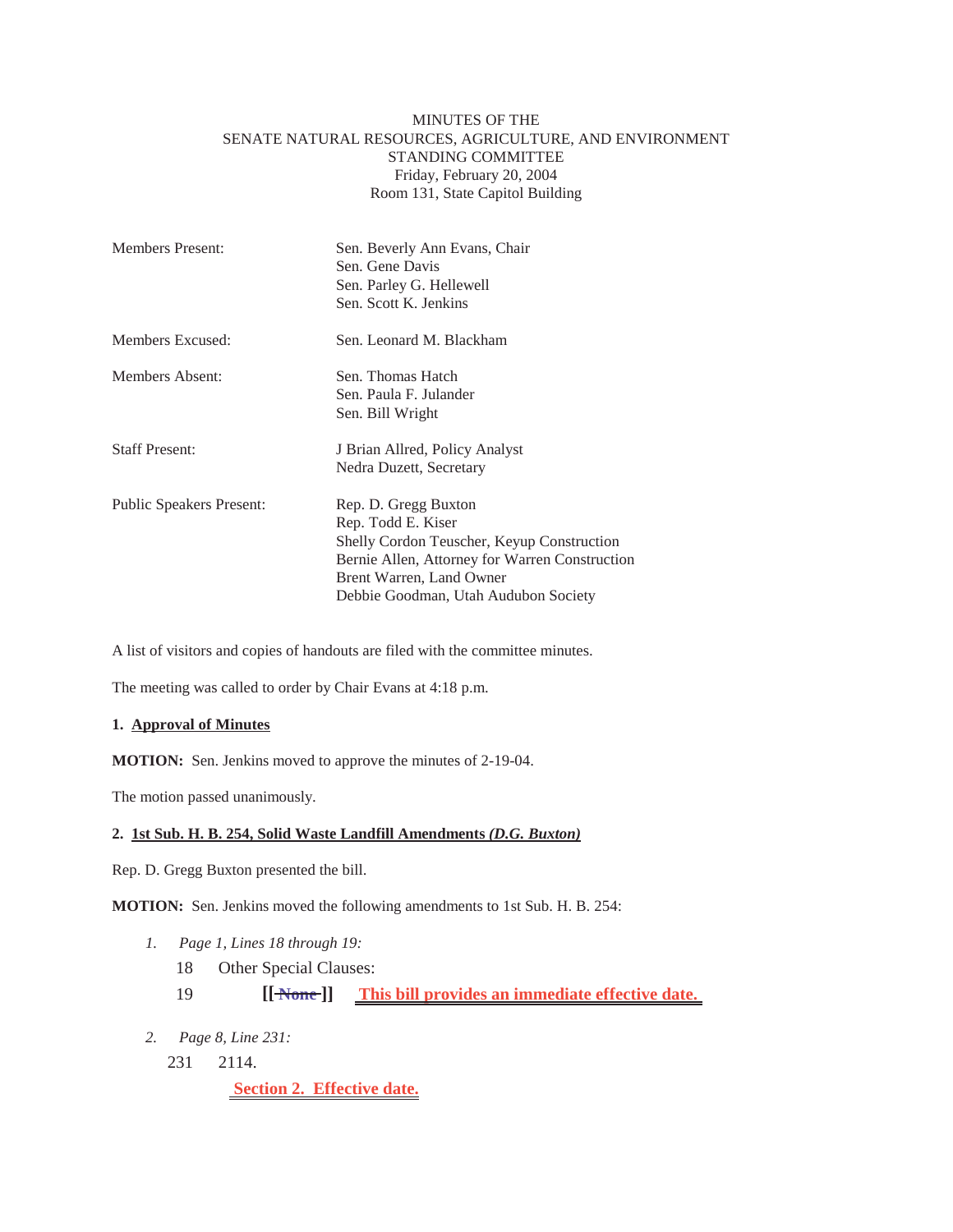Minutes of the Senate Natural Resources, Agriculture, and Environment Standing Committee Friday, February 20, 2004 Page 2

> **If approved by two-thirds of all the members elected to each house, this bill takes effect upon approval by the governor, or the day following the constitutional time limit of Utah Constitution Article VII, Section 8, without the governor's signature, or in the case of a veto, the date of veto override.**

The motion failed with Sen. Jenkins voting in favor and Sen. Evans, Sen. Davis and Sen. Hellewell voting against.

Shelly Gordon Teuscher, representing Keyup Construction and Debbie Goodman, Utah Audubon Society, spoke in support of the bill. Bernie Allen, attorney for Warren Construction and Brent Warren, land owner, spoke against the bill.

**MOTION:** Sen. Jenkins moved to pass 1st Sub. H. B. 254, Solid Waste Landfill Amendments out with a favorable recommendation.

The motion failed with Sen. Jenkins voting in favor and Sen. Evans, Sen Davis and Sen. Hellewell voting against.

# **3. H. C. R. 1, Resolution Urging Open Space Along Jordan River Trail** *(T. Fisher)*

Rep. Todd E. Kiser presented the resolution. Debbie Goodman, Utah Audubon Society spoke in support of the resolution.

**MOTION:** Sen. Davis moved to amend H.C. R. 1 with the following amendments:

- *1. Page 2, Lines 50 through 56 House Committee Amendments 2-10-2004:*
	- 50 BE IT FURTHER RESOLVED that a copy of this resolution be sent to Riverton City,
	- 51 Draper City, the Jordan Valley Water Conservancy District, the Central Utah Water
	- 52 Conservancy District, the Great Salt Lake Audubon Society, the Utah Reclamation Mitigation
	- 53 and Conservation Commission, the South Valley Trails Committee, the Salt Lake County Parks
	- 54 and Recreation Department, Utah Back Country Horsemen, the Natural Resources Forum, Salt
	- 55 Lake County, the Division of **Forestry, Fire, and** State Lands **[[ , Fire and Forestry ]]** , and the Department of
	- 56 Transportation.

The motion passed unanimously.

**MOTION:** Sen. Davis moved to pass H.C. R. 1, Resolution Urging Open Space Along Jordan River Trail out with a favorable recommendation as amended.

The motion passed favorably.